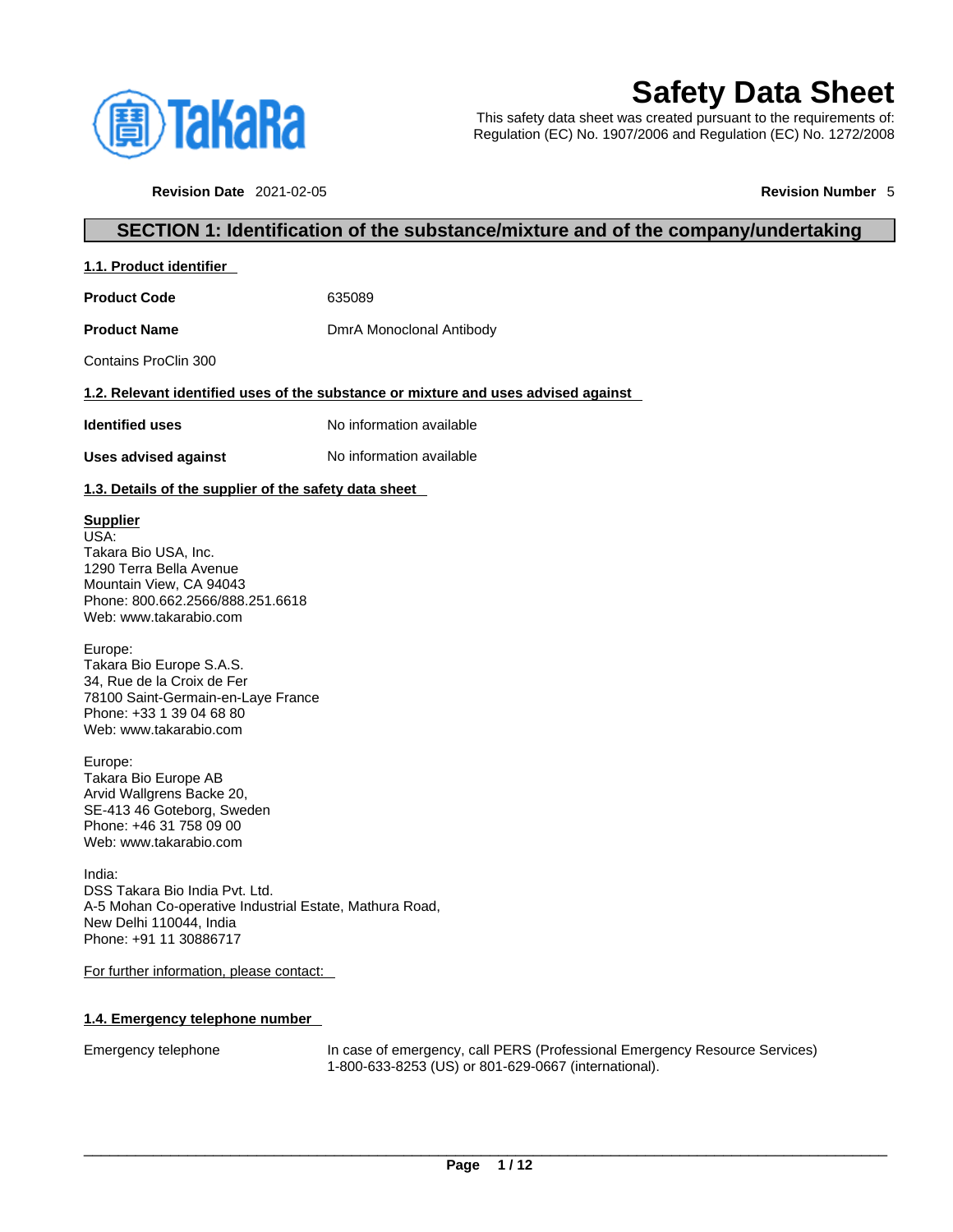### **SECTION 2: Hazards identification**

#### **2.1. Classification of the substance or mixture**

| . (EC) No<br>1272/2008<br>Requiation |                                         |
|--------------------------------------|-----------------------------------------|
| <b>Skin sensitization</b>            | (H <sub>317</sub> )<br><i>⊾</i> ategorٽ |
| Chronic aquatic toxicity             | (H411)<br>′ ategoryب                    |

#### **2.2. Label elements**

Contains ProClin 300



**Signal word** Warning

#### **Hazard statements**

H317 - May cause an allergic skin reaction H411 - Toxic to aquatic life with long lasting effects

#### **Precautionary Statements - EU (§28, 1272/2008)**

- P261 Avoid breathing dust/fume/gas/mist/vapors/spray
- P273 Avoid release to the environment
- P280 Wear protective gloves
- P321 Specific treatment (see .? on this label)
- P333 + P313 If skin irritation or rash occurs: Get medical advice/attention

P391 - Collect spillage

#### **2.3. Other hazards**

Toxic to aquatic life.

### **SECTION 3: Composition/information on ingredients**

#### **3.1 Substances**

Not applicable

#### **3.2 Mixtures**

| Chemical name   Weight-%  |           | <b>REACH</b> registration<br>number | EC No     | <b>Classification</b><br>according to<br>Regulation (EC) No.<br>1272/2008 [CLP]                                                                                                                                               | <b>Specific</b><br>concentration<br>limit (SCL)                                                                                                   | M-Factor | M-Factor<br>(long-term) |
|---------------------------|-----------|-------------------------------------|-----------|-------------------------------------------------------------------------------------------------------------------------------------------------------------------------------------------------------------------------------|---------------------------------------------------------------------------------------------------------------------------------------------------|----------|-------------------------|
| Glycerol<br>$56 - 81 - 5$ | $10 - 30$ | No data available                   | 200-289-5 | No data available                                                                                                                                                                                                             |                                                                                                                                                   |          |                         |
| ProClin 300<br>55965-84-9 | < 0.1     | No data available                   |           | Acute Tox. 3 (H301)<br>Acute Tox. 2 (H310)<br>Acute Tox. 2 (H330)<br>Skin Corr. 1C (H314)<br>Eye Dam. 1 (H318)<br>Skin Sens. 1A (H317) $ 0.06\%<=C<0.6 $<br>(EUH071)<br>Aquatic Acute 1<br>(H400)<br><b>Aquatic Chronic 1</b> | Skin Sens. 1::<br>$C = 0.0015%$<br><b>ISkin Corr. 1B::</b><br>$C = 0.6\%$<br>Skin Irrit. $2::$<br>%<br>Eve Irrit. $2::$<br>l0.06%<=C<0.6l<br>$\%$ | 100      | 100                     |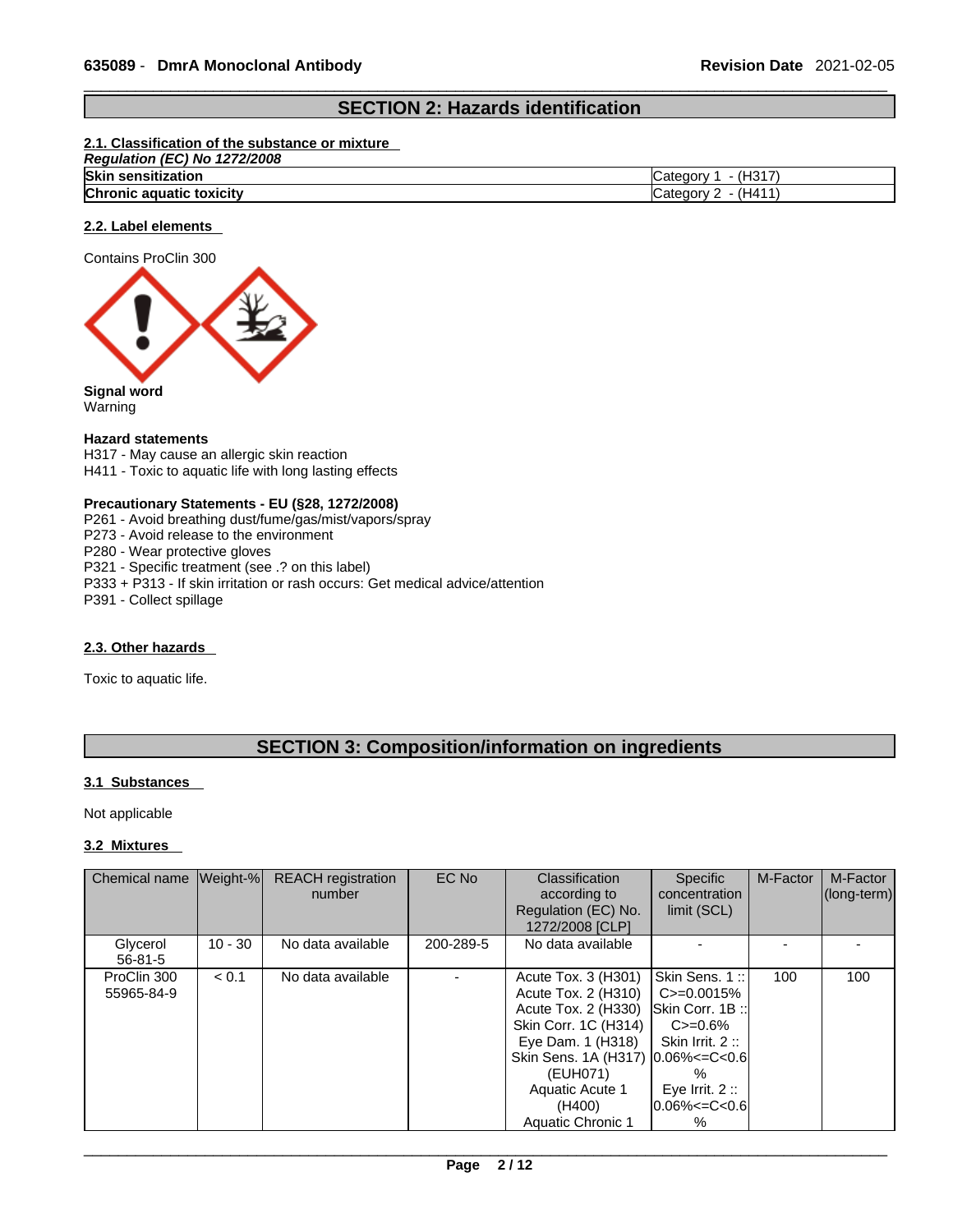|--|--|--|--|--|--|--|--|--|

#### **Full text of H- and EUH-phrases: see section 16**

*Acute Toxicity Estimate No information available* 

This product does not contain candidate substances of very high concern at a concentration >=0.1% (Regulation (EC) No. 1907/2006 (REACH), Article 59)

### **SECTION 4: First aid measures**

#### **4.1. Description of first aid measures**

| <b>General advice</b>                                            | Show this safety data sheet to the doctor in attendance.                                                                                |
|------------------------------------------------------------------|-----------------------------------------------------------------------------------------------------------------------------------------|
| <b>Inhalation</b>                                                | Remove to fresh air.                                                                                                                    |
| Eye contact                                                      | Rinse thoroughly with plenty of water for at least 15 minutes, lifting lower and upper eyelids.<br>Consult a physician.                 |
| <b>Skin contact</b>                                              | Wash with soap and water. May cause an allergic skin reaction. In the case of skin irritation<br>or allergic reactions see a physician. |
| <b>Ingestion</b>                                                 | Clean mouth with water and drink afterwards plenty of water.                                                                            |
| 4.2. Most important symptoms and effects, both acute and delayed |                                                                                                                                         |
| <b>Symptoms</b>                                                  | Itching. Rashes. Hives.                                                                                                                 |

#### **4.3. Indication of any immediate medical attention and special treatment needed**

**Note to physicians** May cause sensitization in susceptible persons. Treat symptomatically.

#### **SECTION 5: Firefighting measures**

#### **5.1. Extinguishing media**

| <b>Suitable Extinguishing Media</b>                        | Use extinguishing measures that are appropriate to local circumstances and the<br>surrounding environment.                            |
|------------------------------------------------------------|---------------------------------------------------------------------------------------------------------------------------------------|
| <b>Large Fire</b>                                          | CAUTION: Use of water spray when fighting fire may be inefficient.                                                                    |
| Unsuitable extinguishing media                             | Do not scatter spilled material with high pressure water streams.                                                                     |
| 5.2. Special hazards arising from the substance or mixture |                                                                                                                                       |
| Specific hazards arising from the<br>chemical              | Product is or contains a sensitizer. May cause sensitization by skin contact.                                                         |
| 5.3. Advice for firefighters                               |                                                                                                                                       |
| Special protective equipment for<br>fire-fighters          | Firefighters should wear self-contained breathing apparatus and full firefighting turnout<br>gear. Use personal protection equipment. |

### **SECTION 6: Accidental release measures**

#### **6.1. Personal precautions, protective equipment and emergency procedures**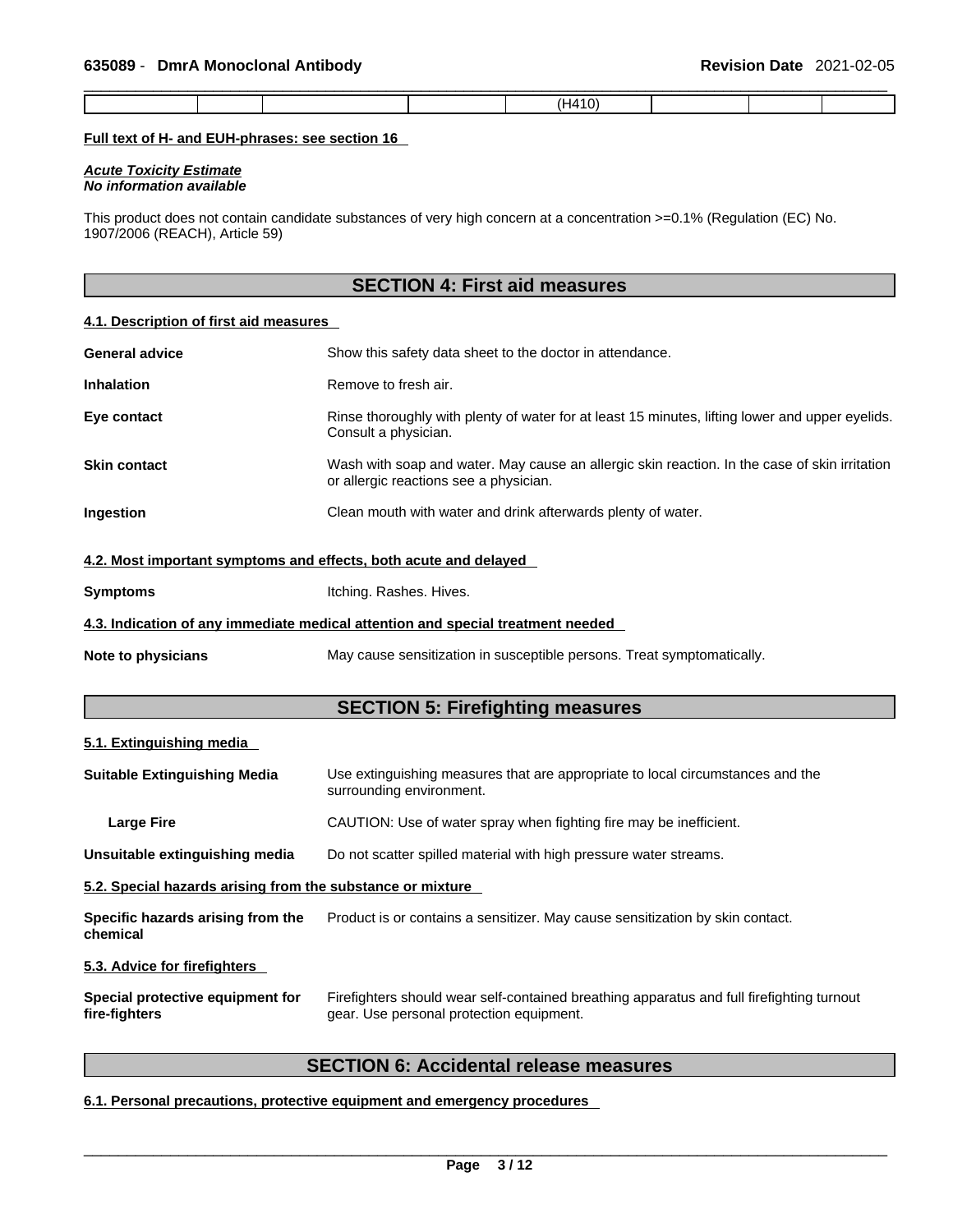| <b>Personal precautions</b>                               | Avoid contact with skin, eyes or clothing. Ensure adequate ventilation. Use personal<br>protective equipment as required. Evacuate personnel to safe areas. Keep people away |
|-----------------------------------------------------------|------------------------------------------------------------------------------------------------------------------------------------------------------------------------------|
|                                                           | from and upwind of spill/leak.                                                                                                                                               |
| For emergency responders                                  | Use personal protection recommended in Section 8.                                                                                                                            |
| 6.2. Environmental precautions                            |                                                                                                                                                                              |
| <b>Environmental precautions</b>                          | See Section 12 for additional Ecological Information.                                                                                                                        |
| 6.3. Methods and material for containment and cleaning up |                                                                                                                                                                              |
| <b>Methods for containment</b>                            | Prevent further leakage or spillage if safe to do so.                                                                                                                        |
| Methods for cleaning up                                   | Take up mechanically, placing in appropriate containers for disposal.                                                                                                        |
| Prevention of secondary hazards                           | Clean contaminated objects and areas thoroughly observing environmental regulations.                                                                                         |
| 6.4. Reference to other sections                          |                                                                                                                                                                              |
| <b>Reference to other sections</b>                        | See section 8 for more information. See section 13 for more information.                                                                                                     |
|                                                           |                                                                                                                                                                              |

### **SECTION 7: Handling and storage**

#### **7.1. Precautions for safe handling**

| Advice on safe handling                                                                                         | Handle in accordance with good industrial hygiene and safety practice. Avoid contact with<br>skin, eyes or clothing. Ensure adequate ventilation. In case of insufficient ventilation, wear<br>suitable respiratory equipment. Do not eat, drink or smoke when using this product. Take<br>off contaminated clothing and wash before reuse. |  |  |  |  |  |
|-----------------------------------------------------------------------------------------------------------------|---------------------------------------------------------------------------------------------------------------------------------------------------------------------------------------------------------------------------------------------------------------------------------------------------------------------------------------------|--|--|--|--|--|
| Handle in accordance with good industrial hygiene and safety practice.<br><b>General hygiene considerations</b> |                                                                                                                                                                                                                                                                                                                                             |  |  |  |  |  |
| 7.2. Conditions for safe storage, including any incompatibilities                                               |                                                                                                                                                                                                                                                                                                                                             |  |  |  |  |  |
| <b>Storage Conditions</b>                                                                                       | Keep containers tightly closed in a dry, cool and well-ventilated place.                                                                                                                                                                                                                                                                    |  |  |  |  |  |
|                                                                                                                 |                                                                                                                                                                                                                                                                                                                                             |  |  |  |  |  |

### **7.3. Specific end use(s)**

### **Identified uses**

### **SECTION 8: Exposure controls/personal protection**

#### **8.1. Control parameters**

#### **Exposure Limits**

| Chemical name | European Union  | Austria                  | <b>Belgium</b>            | <b>Bulgaria</b>          | Croatia         |
|---------------|-----------------|--------------------------|---------------------------|--------------------------|-----------------|
| Glycerol      |                 | $\overline{\phantom{a}}$ | TWA 10 mg/m $3$           | $\overline{\phantom{0}}$ | TWA 10 mg/m $3$ |
| $56 - 81 - 5$ |                 |                          |                           |                          |                 |
| ProClin 300   |                 | TWA 0.05 mg/m 3          |                           |                          |                 |
| 55965-84-9    |                 | Sh/Sah**                 |                           |                          |                 |
| Chemical name | Cyprus          | <b>Czech Republic</b>    | <b>Denmark</b>            | Estonia                  | Finland         |
| Glycerol      |                 | $\overline{\phantom{a}}$ | -                         | TWA 10 mg/m $3$          | TWA 20 mg/m $3$ |
| $56 - 81 - 5$ |                 |                          |                           |                          |                 |
| Chemical name | France          | Germany                  | <b>Germany MAK</b>        | Greece                   | Hungary         |
| Glycerol      | TWA 10 mg/m $3$ | $\overline{\phantom{0}}$ | AGW 200 mg/m <sup>3</sup> | TWA 10 mg/m $3$          |                 |
| $56 - 81 - 5$ |                 |                          |                           |                          |                 |
| Chemical name | Ireland         | Italy                    | <b>Italy REL</b>          | Latvia                   | Lithuania       |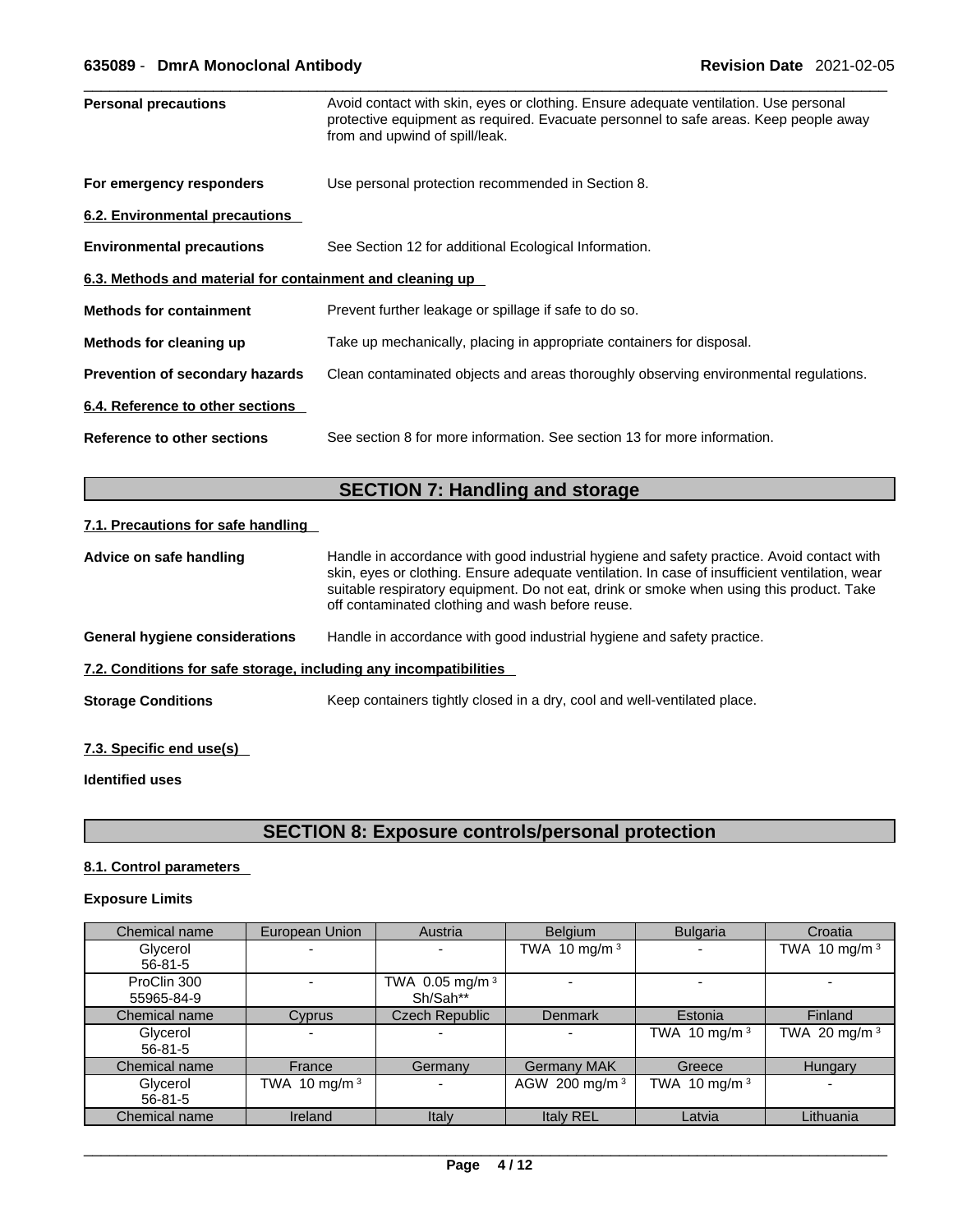| Glycerol      |                 | 200 mg/m <sup>3</sup> TWA |                            |                            |                           |                           |  |
|---------------|-----------------|---------------------------|----------------------------|----------------------------|---------------------------|---------------------------|--|
| $56 - 81 - 5$ |                 | AGW (the risk of          |                            |                            |                           |                           |  |
|               |                 | damage to the             |                            |                            |                           |                           |  |
|               |                 | embryo or fetus can       |                            |                            |                           |                           |  |
|               |                 | be excluded when          |                            |                            |                           |                           |  |
|               |                 | AGW and BGW               |                            |                            |                           |                           |  |
|               |                 | values are                |                            |                            |                           |                           |  |
|               |                 | observed, inhalable       |                            |                            |                           |                           |  |
|               |                 | fraction, exposure        |                            |                            |                           |                           |  |
|               |                 | factor 2)                 |                            |                            |                           |                           |  |
| Chemical name | Luxembourg      | Malta                     | <b>Netherlands</b>         |                            | Norway                    | Poland                    |  |
| Glycerol      |                 |                           |                            |                            |                           | TWA 10 mg/m $3$           |  |
| $56 - 81 - 5$ |                 |                           |                            |                            |                           |                           |  |
| Chemical name | Portugal        | Romania                   | Slovakia                   |                            | Slovenia                  | Spain                     |  |
| Glycerol      | TWA 10 mg/m $3$ |                           | TWA 11 mg/m 3              | STEL 400 mg/m <sup>3</sup> |                           | TWA 10 mg/m $3$           |  |
| $56 - 81 - 5$ |                 |                           |                            |                            | TWA 200 mg/m <sup>3</sup> |                           |  |
| Chemical name |                 | Sweden                    | Switzerland                |                            |                           | United Kingdom            |  |
| Glycerol      |                 |                           | <b>SS-C**</b>              |                            |                           | STEL 30 mg/m <sup>3</sup> |  |
| $56 - 81 - 5$ |                 |                           | TWA 50 mg/m $3$            |                            |                           | TWA 10 mg/m $3$           |  |
|               |                 |                           | STEL 100 mg/m 3            |                            |                           |                           |  |
| ProClin 300   |                 |                           | SS-C**                     |                            |                           |                           |  |
| 55965-84-9    |                 |                           | $S+$                       |                            |                           |                           |  |
|               |                 |                           | TWA 0.2 mg/m $3$           |                            |                           |                           |  |
|               |                 |                           | STEL 0.4 mg/m <sup>3</sup> |                            |                           |                           |  |
|               |                 |                           |                            |                            |                           |                           |  |

#### **Biological occupational exposure limits**

This product, as supplied, does not contain any hazardous materials with biological limits established by the region specific regulatory bodies.

| Derived No Effect Level (DNEL)           | No information available. |
|------------------------------------------|---------------------------|
| <b>Predicted No Effect Concentration</b> | No information available. |
| (PNEC)                                   |                           |

#### **8.2. Exposure controls**

| <b>Personal Protective Equipment</b>   |                                                                                                                                                                             |
|----------------------------------------|-----------------------------------------------------------------------------------------------------------------------------------------------------------------------------|
| <b>Eye/face protection</b>             | Wear safety glasses with side shields (or goggles).                                                                                                                         |
| <b>Hand protection</b>                 | Wear suitable gloves.                                                                                                                                                       |
|                                        |                                                                                                                                                                             |
| Skin and body protection               | Wear suitable protective clothing.                                                                                                                                          |
| <b>Respiratory protection</b>          | No protective equipment is needed under normal use conditions. If exposure limits are<br>exceeded or irritation is experienced, ventilation and evacuation may be required. |
| <b>General hygiene considerations</b>  | Handle in accordance with good industrial hygiene and safety practice.                                                                                                      |
| <b>Environmental exposure controls</b> | No information available.                                                                                                                                                   |

### **SECTION 9: Physical and chemical properties**

#### **9.1. Information on basic physical and chemical properties**

| <b>Physical state</b> | Liauid                   |
|-----------------------|--------------------------|
| Appearance            | Clear, colorless         |
| Color                 | Clear                    |
| Odor                  | Odorless.                |
| <b>Odor Threshold</b> | No information available |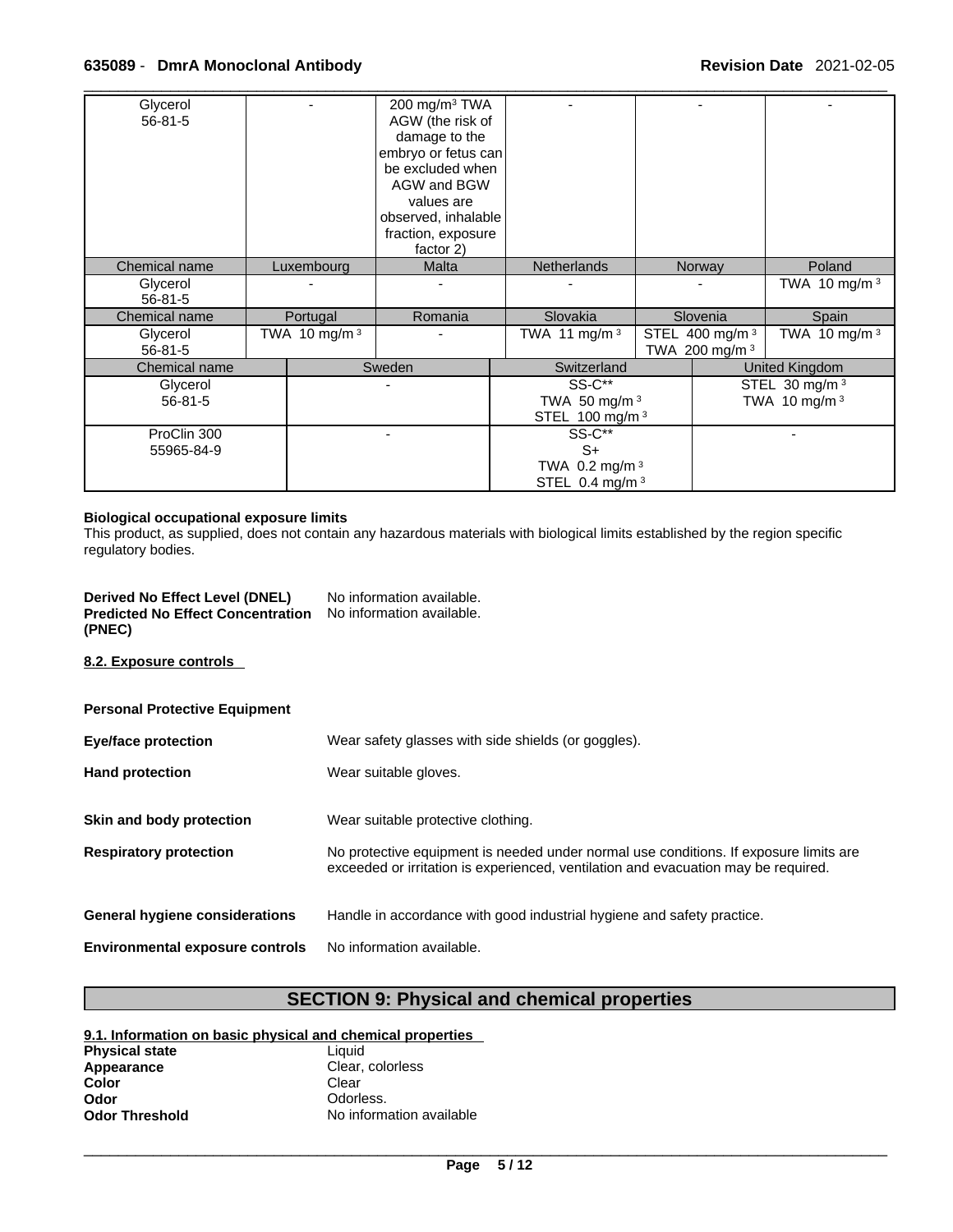| <b>Property</b>                   | Values                   | Remarks • Method         |
|-----------------------------------|--------------------------|--------------------------|
| Melting point / freezing point    | No data available        | None known               |
| Boiling point/boiling range (°C)  | No data available        | None known               |
| Flammability (solid, gas)         | No data available        | None known               |
| <b>Flammability Limit in Air</b>  |                          | None known               |
| <b>Upper flammability limit:</b>  | No data available        |                          |
| Lower flammability limit:         | No data available        |                          |
| <b>Flash point</b>                | No data available        | Open cup                 |
| <b>Autoignition temperature</b>   | 392.8 °C                 | None known               |
| <b>Decomposition temperature</b>  |                          | None known               |
| рH                                |                          | None known               |
| pH (as aqueous solution)          | No data available        | No information available |
| Kinematic viscosity               | No data available        | None known               |
| <b>Dynamic Viscosity</b>          | No data available        | None known               |
| <b>Water solubility</b>           | No data available        | None known               |
| Solubility in other solvents      | No data available        | None known               |
| <b>Partition coefficient</b>      | No data available        | None known               |
| Vapor pressure                    | No data available        | None known               |
| <b>Relative density</b>           |                          | None known               |
| <b>Bulk Density</b>               | No data available        |                          |
| <b>Liquid Density</b>             | No data available        |                          |
| Vapor density                     | No data available        | None known               |
| <b>Particle characteristics</b>   |                          |                          |
| <b>Particle Size</b>              | No information available |                          |
| <b>Particle Size Distribution</b> | No information available |                          |

#### **9.2. Other information**

*9.2.1. Information with regard to physical hazard classes* Not applicable

*9.2.2. Other safety characteristics* No information available

## **SECTION 10: Stability and reactivity**

| <u> 10.1. Reactivity </u>                                                                          |                                           |  |  |
|----------------------------------------------------------------------------------------------------|-------------------------------------------|--|--|
| Reactivity                                                                                         | No information available.                 |  |  |
| 10.2. Chemical stability                                                                           |                                           |  |  |
| <b>Stability</b>                                                                                   | Stable under normal conditions.           |  |  |
| <b>Explosion Data</b><br>Sensitivity to mechanical impact None.<br>Sensitivity to static discharge | None.                                     |  |  |
| 10.3. Possibility of hazardous reactions                                                           |                                           |  |  |
| <b>Possibility of hazardous reactions</b> None under normal processing.                            |                                           |  |  |
| 10.4. Conditions to avoid                                                                          |                                           |  |  |
| <b>Conditions to avoid</b>                                                                         | None known based on information supplied. |  |  |
| 10.5. Incompatible materials                                                                       |                                           |  |  |
| Incompatible materials                                                                             | None known based on information supplied. |  |  |
| 10.6. Hazardous decomposition products                                                             |                                           |  |  |
| Hazardous Decomposition Products None known based on information supplied.                         |                                           |  |  |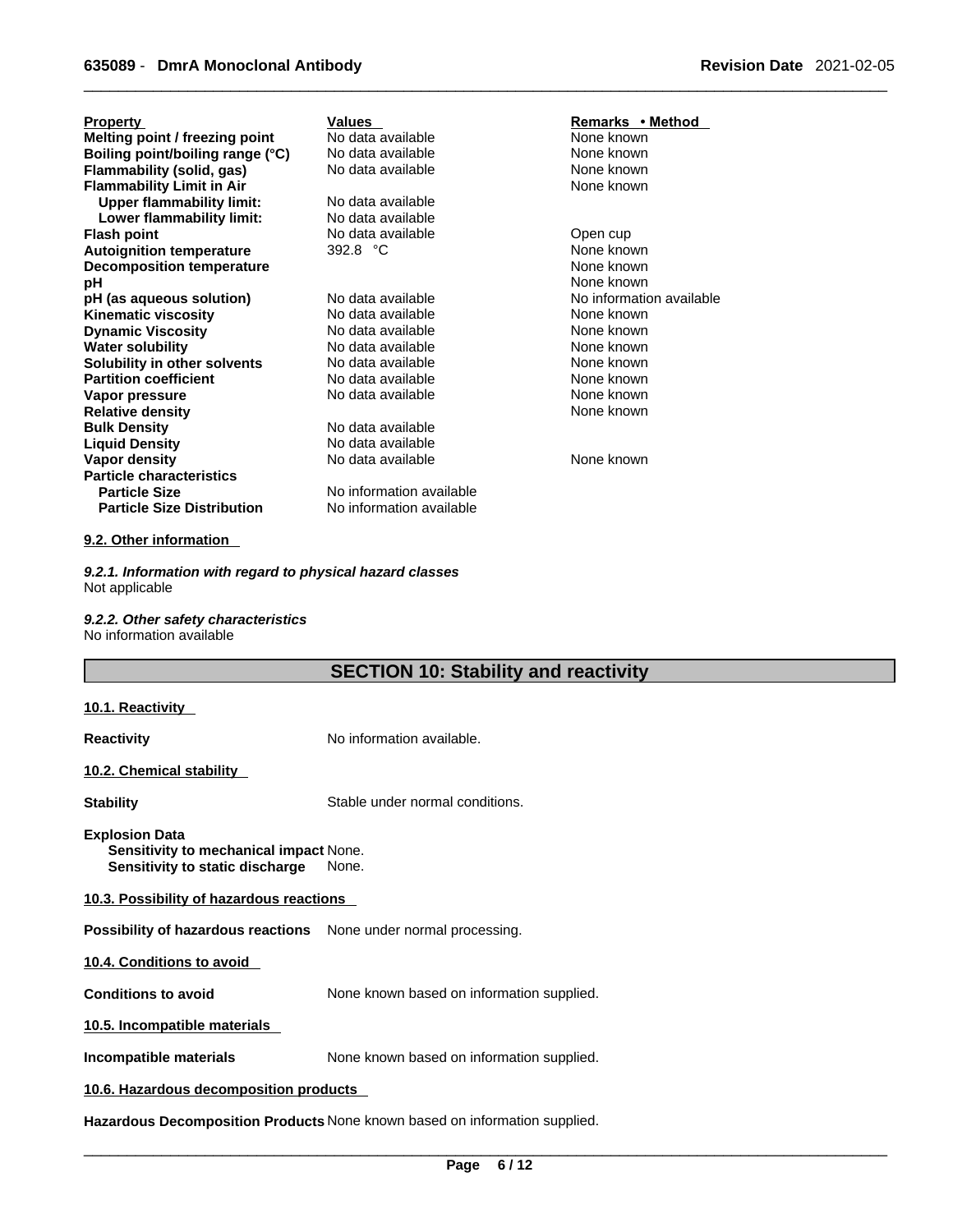### **SECTION 11: Toxicological information**

#### **11.1. Information on hazard classes as defined in Regulation (EC) No 1272/2008**

#### **Information on likely routes of exposure**

| <b>Product Information</b> |  |
|----------------------------|--|
|----------------------------|--|

| <b>Inhalation</b>   | Specific test data for the substance or mixture is not available.                                                                                                                                                                 |
|---------------------|-----------------------------------------------------------------------------------------------------------------------------------------------------------------------------------------------------------------------------------|
| Eye contact         | Specific test data for the substance or mixture is not available.                                                                                                                                                                 |
| <b>Skin contact</b> | May cause sensitization by skin contact. Specific test data for the substance or mixture is<br>not available. Repeated or prolonged skin contact may cause allergic reactions with<br>susceptible persons. (based on components). |
| Ingestion           | Specific test data for the substance or mixture is not available.                                                                                                                                                                 |
|                     | Symptoms related to the physical, chemical and toxicological characteristics                                                                                                                                                      |
|                     |                                                                                                                                                                                                                                   |

| Symptoms | Itching. Rashes. Hives. |
|----------|-------------------------|
|          |                         |

**Numerical measures of toxicity**

#### **Acute toxicity**

#### **The following values are calculated based on chapter 3.1 of the GHS document ATEmix (oral)** 63,000.00 mg/kg **ATEmix (dermal)** 50,050.00 m<br>**ATEmix (inhalation-dust/mist)** 13.764 mg/l **ATEmix (inhalation-dust/mist)**

#### **Component Information**

| Chemical name | Oral LD50                                                | Dermal LD50       | <b>Inhalation LC50</b>      |
|---------------|----------------------------------------------------------|-------------------|-----------------------------|
| Glvcerol      | Rat<br>12600<br>J ma/ka<br>-<br>$\overline{\phantom{0}}$ | Rabbit<br>.0 a/kc | Rat<br>ma/L<br>$.4^{\circ}$ |
| ProClin 300   | Rat .<br>= 53 mg/kg                                      |                   |                             |

#### **Delayed and immediate effects as well as chronic effects from short and long-term exposure**

| <b>Skin corrosion/irritation</b>  | No information available.                |
|-----------------------------------|------------------------------------------|
| Serious eye damage/eye irritation | No information available.                |
| Respiratory or skin sensitization | May cause sensitization by skin contact. |
| <b>Germ cell mutagenicity</b>     | No information available.                |
| Carcinogenicity                   | No information available.                |
| <b>Reproductive toxicity</b>      | No information available.                |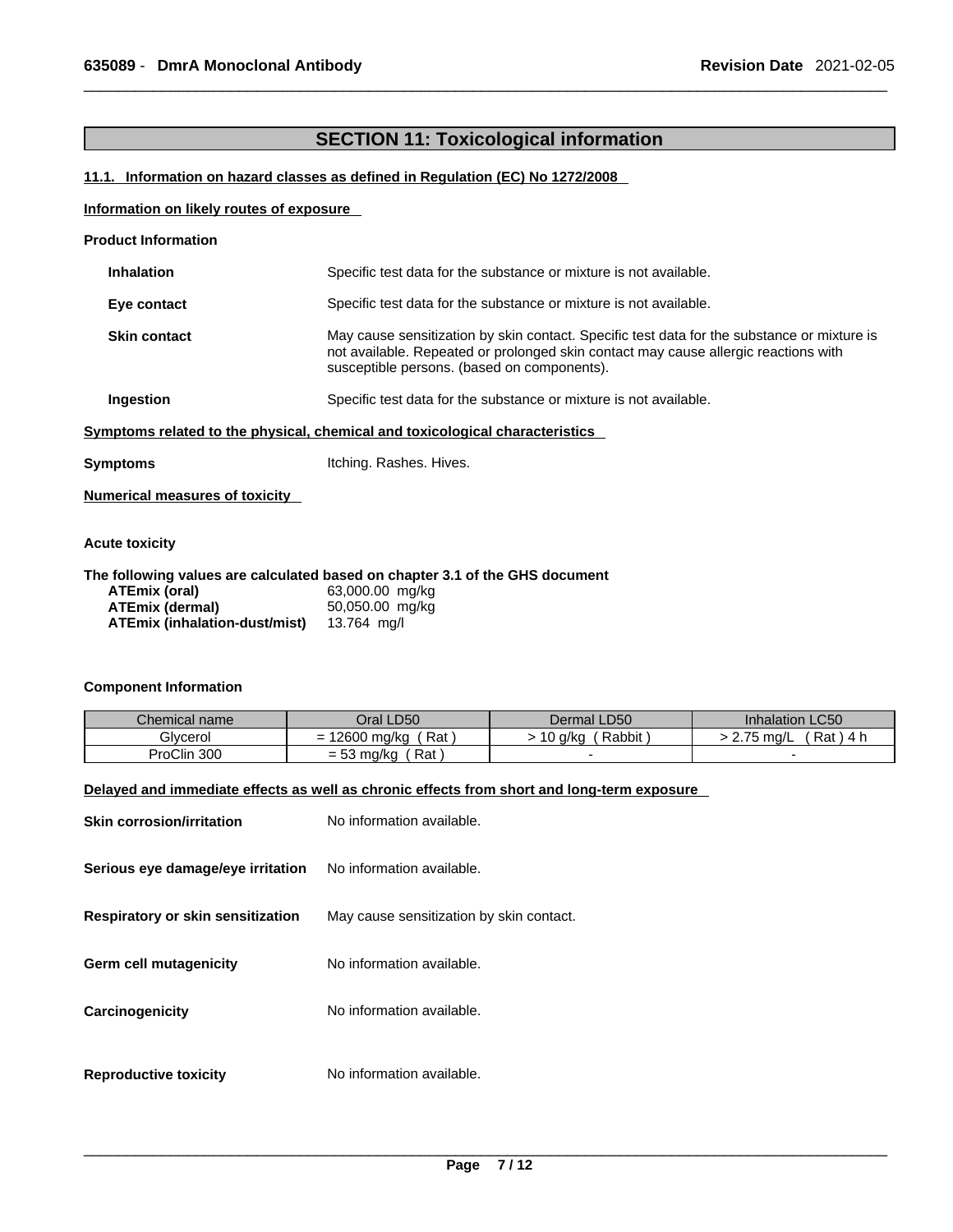**STOT** - **single exposure** No information available.

**STOT** - **repeated exposure** No information available.

**Aspiration hazard** No information available.

**11.2. Information on other hazards** 

**11.2.1. Endocrine disrupting properties**

**Endocrine disrupting properties** No information available.

#### **11.2.2. Other information**

**Other adverse effects** No information available.

### **SECTION 12: Ecological information**

#### **12.1. Toxicity**

**Ecotoxicity Toxic to aquatic life. Toxic to aquatic life with long lasting effects.** 

**Unknown aquatic toxicity** Contains 0.8092 % of components with unknown hazards to the aquatic environment.

| Chemical name | Algae/aquatic plants                                                                                                                                       | Fish                                                      | Toxicity to<br>microorganisms | Crustacea                                                                                                                                                     |
|---------------|------------------------------------------------------------------------------------------------------------------------------------------------------------|-----------------------------------------------------------|-------------------------------|---------------------------------------------------------------------------------------------------------------------------------------------------------------|
| Glycerol      |                                                                                                                                                            | 51 - 57: 96 h<br>Oncorhynchus mykiss<br>mL/L LC50 static  |                               |                                                                                                                                                               |
| ProClin 300   | $0.03 - 0.13$ : 96 h<br>Pseudokirchneriella<br>subcapitata mg/L EC50<br>static 0.11 - 0.16: 72 h<br>Pseudokirchneriella<br>subcapitata mg/L EC50<br>static | 1.6: 96 h Oncorhynchus<br>mykiss mg/L LC50<br>semi-static |                               | 0.12 - 0.3: 48 h Daphnia  <br>magna mg/L EC50 Flow<br>through 0.71 - 0.99: 48 h<br>Daphnia magna mg/L<br>EC50 Static 4.71: 48 h<br>Daphnia magna mg/L<br>EC50 |

#### **12.2. Persistence and degradability**

**Persistence and degradability** No information available.

#### **12.3. Bioaccumulative potential**

**Bioaccumulation** There is no data for this product.

#### **Component Information**

| $\sim$<br>$\mathcal L$ hemical name | $\cdots$<br>1.111<br>⊧coefficient<br>'artıtıon |
|-------------------------------------|------------------------------------------------|
| Glycerol                            | .76                                            |
| ProClin 300                         | $\overline{\phantom{a}}$<br>v. 1 J             |

#### **12.4. Mobility in soil**

**Mobility in soil Mobility in soil No** information available.

#### **12.5. Results of PBT and vPvB assessment**

**PBT** and **vPvB** assessment No information available.

#### **12.6. Endocrine disrupting properties**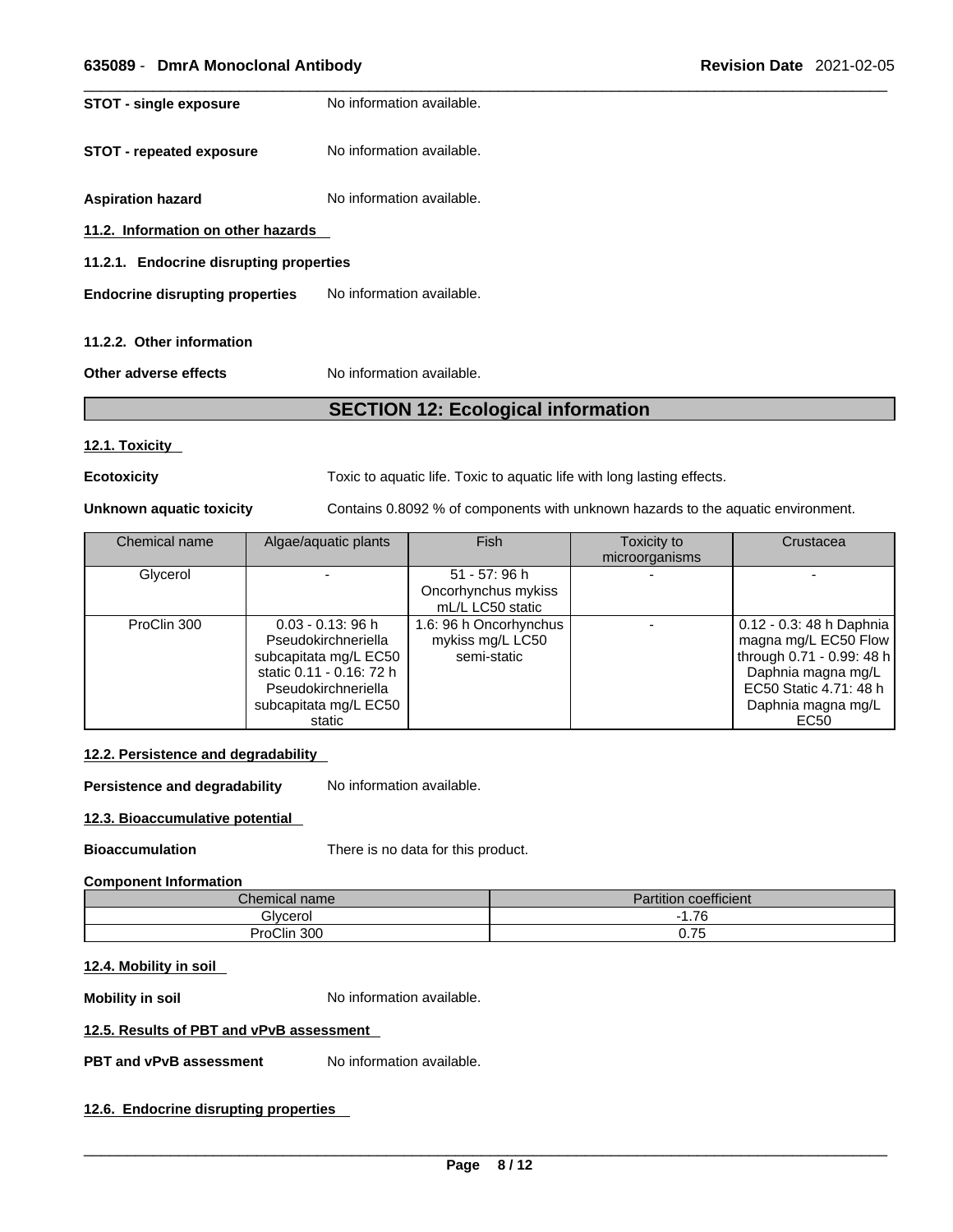**Endocrine disrupting properties** No information available.

#### **12.7. Other adverse effects**

No information available.

### **SECTION 13: Disposal considerations**

#### **13.1. Waste treatment methods**

| Waste from residues/unused | Dispose of in accordance with local regulations. Dispose of waste in accordance with |
|----------------------------|--------------------------------------------------------------------------------------|
| products                   | environmental legislation.                                                           |
|                            |                                                                                      |

**Contaminated packaging** Do not reuse empty containers.

### **SECTION 14: Transport information**

#### **IATA**

| 14.1 UN number or ID number<br>14.2 UN proper shipping name<br>14.3 Transport hazard class(es)<br>14.4 Packing group<br>14.5 Environmental hazards<br>14.6 Special precautions for user<br><b>Special Provisions</b>                                                                                   | Not regulated<br>No information available<br>Not regulated<br>Not regulated<br>Not applicable<br>None                             |
|--------------------------------------------------------------------------------------------------------------------------------------------------------------------------------------------------------------------------------------------------------------------------------------------------------|-----------------------------------------------------------------------------------------------------------------------------------|
| <b>IMDG</b><br>14.1 UN number or ID number<br>14.2 UN proper shipping name<br>14.3 Transport hazard class(es)<br>14.4 Packing group<br>14.5 Environmental hazards<br>14.6 Special precautions for user<br><b>Special Provisions</b><br>14.7 Maritime transport in bulk<br>according to IMO instruments | Not regulated<br>No information available<br>Not regulated<br>Not regulated<br>Not applicable<br>None<br>No information available |
| <b>RID</b><br>14.1 UN number or ID number<br>14.2 UN proper shipping name<br>14.3 Transport hazard class(es)<br>14.4 Packing group<br><b>14.5 Environmental hazards</b><br>14.6 Special precautions for user<br><b>Special Provisions</b>                                                              | Not regulated<br>No information available<br>Not regulated<br>Not regulated<br>Not applicable<br>None                             |
| ADR<br>14.1 UN number or ID number<br>14.2 UN proper shipping name<br>14.3 Transport hazard class(es)<br>14.4 Packing group<br>14.5 Environmental hazards<br>14.6 Special precautions for user<br><b>Special Provisions</b>                                                                            | Not regulated<br>No information available<br>Not regulated<br>Not regulated<br>Not applicable<br>None                             |

### **SECTION 15: Regulatory information**

#### **15.1. Safety, health and environmental regulations/legislation specific for the substance or mixture**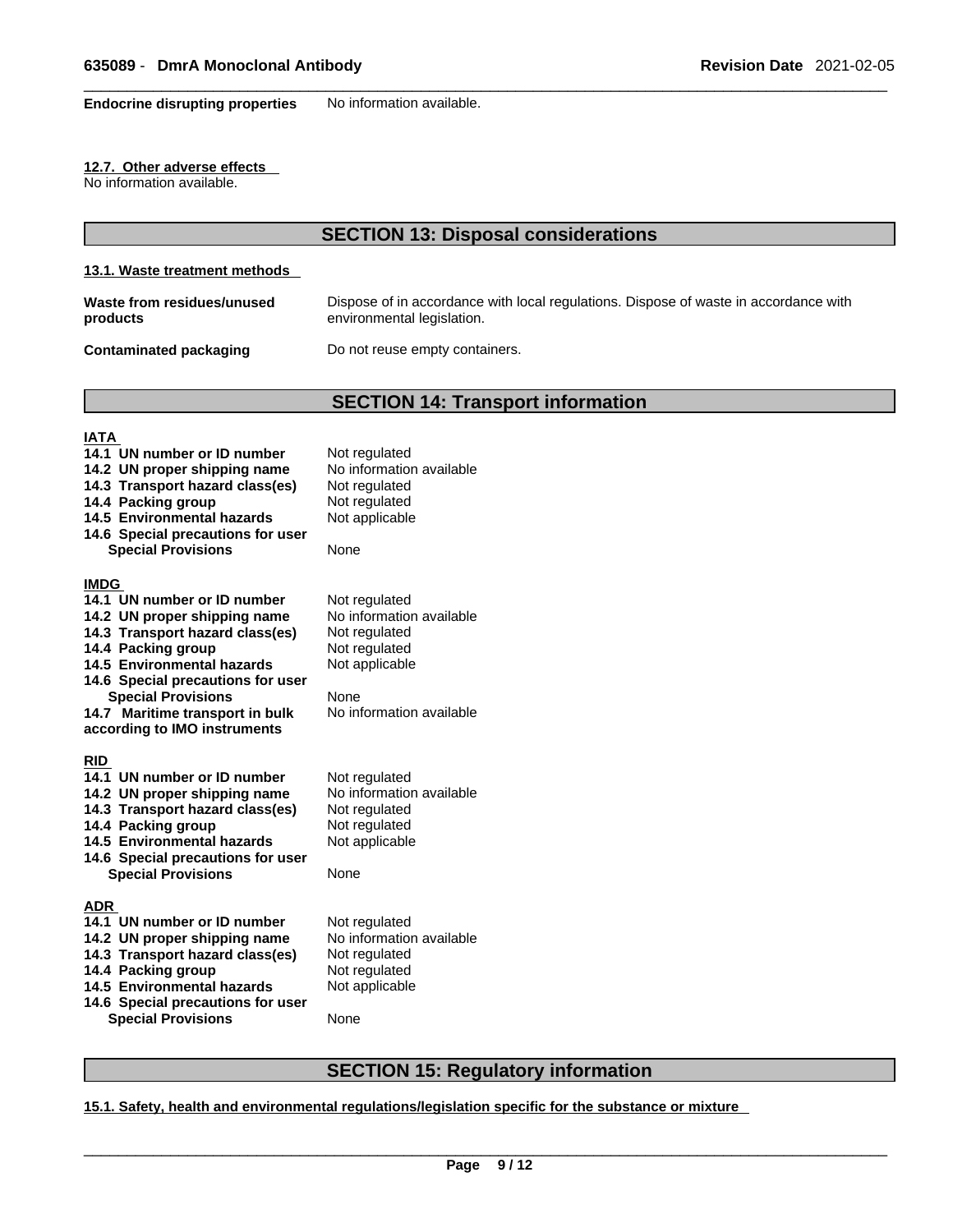#### **European Union**

Take note of Directive 98/24/EC on the protection of the health and safety of workers from the risks related to chemical agents at work.

#### **Authorizations and/or restrictions on use:**

This product does not contain substances subject to authorization (Regulation (EC) No. 1907/2006 (REACH), Annex XIV) This product does not contain substances subject to restriction (Regulation (EC) No. 1907/2006 (REACH), Annex XVII)

#### **Persistent Organic Pollutants**

Not applicable

#### **Dangerous substance category per Seveso Directive (2012/18/EU)**

E2 - Hazardous to the Aquatic Environment in Category Chronic 2

**Ozone-depleting substances (ODS) regulation (EC) 1005/2009** Not applicable

| <b>International Inventories</b> |  |
|----------------------------------|--|
| <b>TSCA</b>                      |  |
| <b>DSL/NDSL</b>                  |  |
| <b>EINECS/ELINCS</b>             |  |
| <b>ENCS</b>                      |  |
| <b>IECSC</b>                     |  |
| <b>KECL</b>                      |  |
| <b>PICCS</b>                     |  |
| <b>AICS</b>                      |  |

#### **Legend:**

 **TSCA** - United States Toxic Substances Control Act Section 8(b) Inventory  **DSL/NDSL** - Canadian Domestic Substances List/Non-Domestic Substances List  **EINECS/ELINCS** - European Inventory of Existing Chemical Substances/European List of Notified Chemical Substances  **ENCS** - Japan Existing and New Chemical Substances  **IECSC** - China Inventory of Existing Chemical Substances  **KECL** - Korean Existing and Evaluated Chemical Substances  **PICCS** - Philippines Inventory of Chemicals and Chemical Substances  **AICS** - Australian Inventory of Chemical Substances

#### **15.2. Chemical safety assessment**

**Chemical Safety Assessment** No information available

#### **SECTION 16: Other information**

#### **Key or legend to abbreviations and acronyms used in the safety data sheet**

#### **Full text of H-Statements referred to undersection 3**

EUH071 - Corrosive to the respiratory tract

- H301 Toxic if swallowed
- H310 Fatal in contact with skin
- H314 Causes severe skin burns and eye damage
- H317 May cause an allergic skin reaction
- H318 Causes serious eye damage
- H330 Fatal if inhaled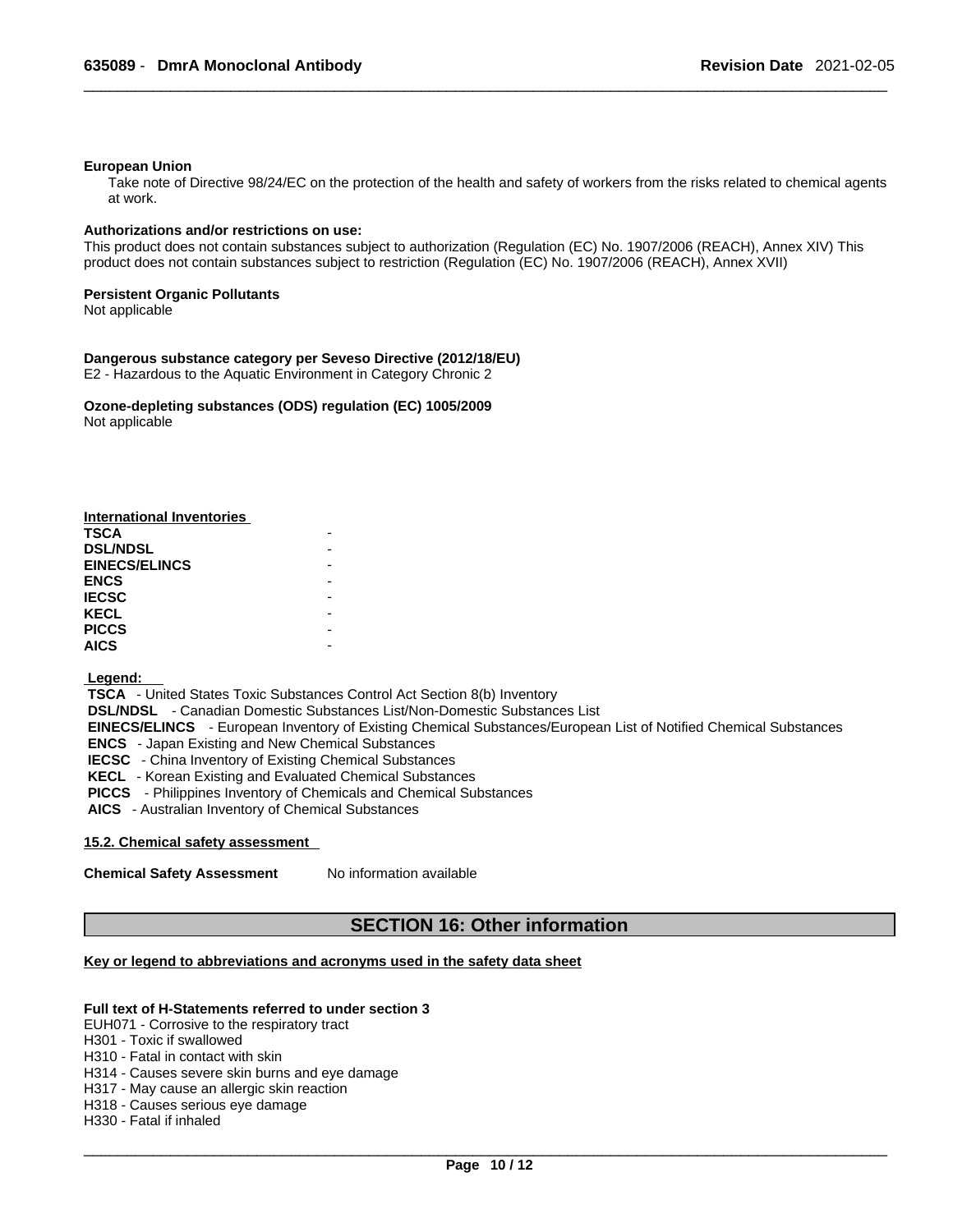Short term exposure limit Skin designation

**Sensitizers** 

H400 - Very toxic to aquatic life

H410 - Very toxic to aquatic life with long lasting effects

#### **Legend**

SVHC: Substances of Very High Concern for Authorization:

#### **Legend Section 8: EXPOSURE CONTROLS/PERSONAL PROTECTION**

| TWA     | Time weighted average     | STEL |
|---------|---------------------------|------|
| Ceiling | Maximum limit value       |      |
| **      | <b>Hazard Designation</b> |      |

| Classification procedure                                        |                           |
|-----------------------------------------------------------------|---------------------------|
| Classification according to Regulation (EC) No. 1272/2008 [CLP] | Method Used               |
| Acute oral toxicity                                             | Calculation method        |
| Acute dermal toxicity                                           | Calculation method        |
| Acute inhalation toxicity - gas                                 | Calculation method        |
| Acute inhalation toxicity - vapor                               | Calculation method        |
| Acute inhalation toxicity - dust/mist                           | Calculation method        |
| Skin corrosion/irritation                                       | Calculation method        |
| Serious eye damage/eye irritation                               | Calculation method        |
| Respiratory sensitization                                       | Calculation method        |
| Mutagenicity                                                    | Calculation method        |
| Carcinogenicity                                                 | <b>Calculation method</b> |
| Reproductive toxicity                                           | Calculation method        |
| STOT - single exposure                                          | Calculation method        |
| STOT - repeated exposure                                        | Calculation method        |
| Acute aquatic toxicity                                          | Calculation method        |
| Chronic aquatic toxicity                                        | Calculation method        |
| Aspiration hazard                                               | Calculation method        |
| Ozone                                                           | Calculation method        |

#### **Key literature references and sources for data used to compile the SDS**

Agency for Toxic Substances and Disease Registry (ATSDR)

U.S. Environmental Protection Agency ChemView Database

European Food Safety Authority (EFSA)

EPA (Environmental Protection Agency) Acute Exposure Guideline Level(s) (AEGL(s))

U.S. Environmental Protection Agency Federal Insecticide, Fungicide, and Rodenticide Act

U.S. Environmental Protection Agency High Production Volume Chemicals

Food Research Journal

Hazardous Substance Database

International Uniform Chemical Information Database (IUCLID)

Japan GHS Classification

Australia National Industrial Chemicals Notification and Assessment Scheme (NICNAS)

NIOSH (National Institute for Occupational Safety and Health)

National Library of Medicine's ChemID Plus (NLM CIP)

National Library of Medicine's PubMed database (NLM PUBMED)

National Toxicology Program (NTP)

New Zealand's Chemical Classification and Information Database (CCID)

Organization for Economic Co-operation and Development Environment, Health, and Safety Publications

Organization for Economic Co-operation and Development High Production Volume Chemicals Program

Organization for Economic Co-operation and Development Screening Information Data Set

World Health Organization

**Revision Date** 2021-02-05

#### **This safety data sheet complies with the requirements of Regulation (EC) No. 1907/2006**

#### **Disclaimer**

The information provided in this Safety Data Sheet is correct to the best of our knowledge, information and belief at the date of its publication. The information given is designed only as a guidance for safe handling, use, processing, storage, transportation, disposal and release and is not to be considered a warranty or quality specification. The information relates only to the specific material designated and may not be valid for such material used in combination with any other materials or in any process, unless